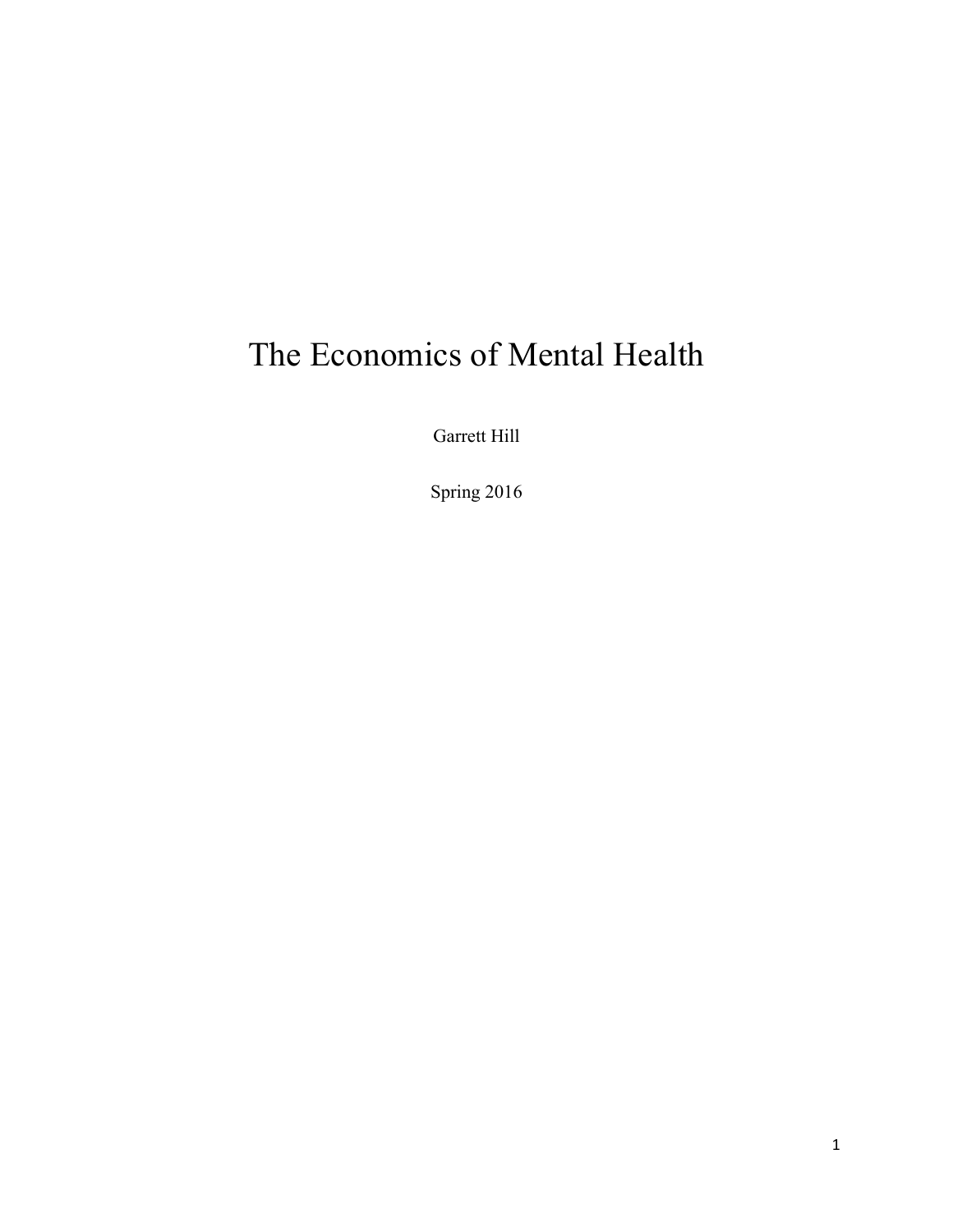## *Note from the Author*

Throughout this paper there will be multiple references to "common" mental illnesses and "serious" mental illnesses. The author would like to make it clear that all mental illnesses are serious. However, in order to build on previous research and categorize the different illnesses these terms will be used. In no way is the author trying to insinuate that some mental illnesses are not serious. In fact, the goal of this paper is to show that "common" mental illnesses that have not been studied much in regards to economics are also important and can have a negative association with income.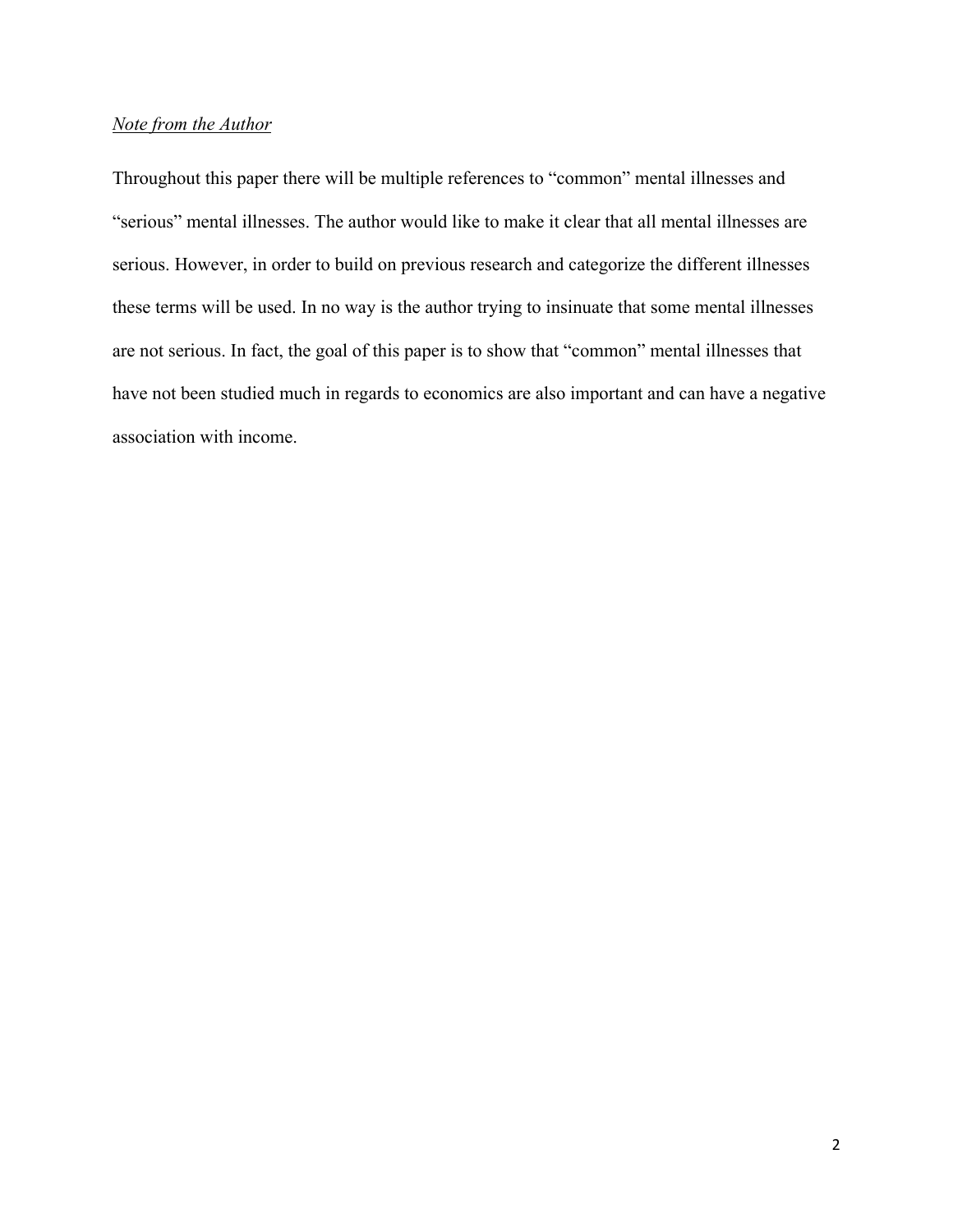#### *1. Introduction*

The mental health of its citizens is an important topic for any country, but in a country as large and diverse as the United States it takes on even more importance. However, the U.S. has failed when it comes to mental health awareness and mental health care. The U.S. spends about 5.6% of its nationwide health care expenditure on mental health, for a total of about \$113 billion each year (NCHS, 2014). This is a large amount of money, and in terms of percentage of GDP it is on par with most other developed nations. However, many Americans still suffer from mental health disorders and many of them do not get the proper help and treatment that they need. Whether this lack of treatment is due to a lack of funding, a stigma surrounding mental illnesses, or an inefficient use of the current spending is not completely known. The most logical assumption is that it has something to do with all three along with other factors not mentioned.

This paper does not seek to explain how and why the United States is doing a poor job treating mental health problems in its citizens. There is plenty of research already focused on these topics. The goal of this paper is to look at mental health from an economic standpoint and look into the harmful effects poor mental health can have on a person's economic position. A person's mental health can have an effect on every part of their life, and their economic position is not immune to the effects of a diminished mental health.

Economics has never been a leading concern when the topic of mental health is breached, and as a result there is not an abundance of research on the effect someone's mental health can have on their economic situation. In turn, mental health funding is usually one of the first things a government will look to cut during times of recessions and austerity. Take the most recent recession in the United States as an example, the National Alliance on Mental Illness reports that states cut \$1.8 billion in funding for mental health during the recession (NAMI, 2011). This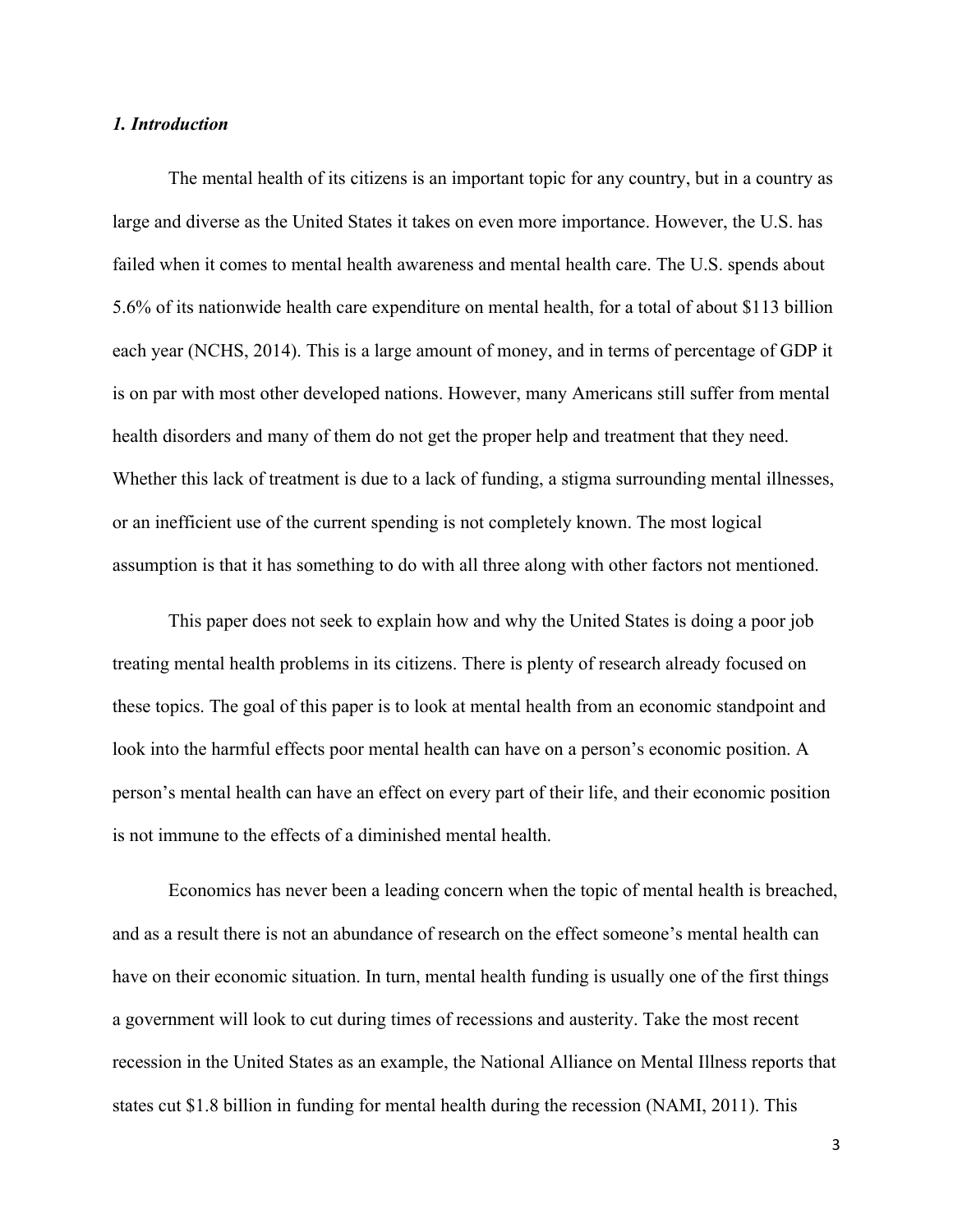paper aims to show that this kind of move is counterintuitive and can have negative effects on people's earnings and as a result the economy as a whole.

### *2. Literature Review*

Mental health is not a subject often mentioned in connection with economics, consequently there is a lack of research centered around the effects of mental health on the economy. However, the research that has been done makes it clear that mental health problems have a definite negative affect on the economy, especially in regards to the earnings of those who suffer from mental health problems. Multiple studies have made the case that mental health problems can be associated with a large decrease in wages. The first research done on the topic was published in 1990 and was commissioned by the U.S. Public Health Service (Rice et al.,1990). This paper, entitled *Economic Costs of Alcohol and Drug Abuse and Mental Illness: 198*5 focused more on the economic costs of alcohol and drug abuse, but it also found that mental illness in the United States was associated with an estimated \$44.1 billion in lost earnings. A more recent paper from the United Kingdom decided to take a look at how the economy of the United Kingdom would benefit if the government were to increase spending on mental health services (Oxford, 2007). The study found that the cost of helping one person with a mental health problem get off of incapacity benefits and find a job is on average 2500 pounds, but the benefit to the overall economy of that person working is over 33,000 pounds. In 2008 a paper titled *Individual and Societal Effects of Mental Disorders on Earnings in the United States: Results from the National Comorbidity Survey Replication* was published with the goal of updating the paper done by Rice et al (1990) (Kessler et al., 2008). This new paper used a more complete data set and more refined statistical techniques than the earlier study, and came to a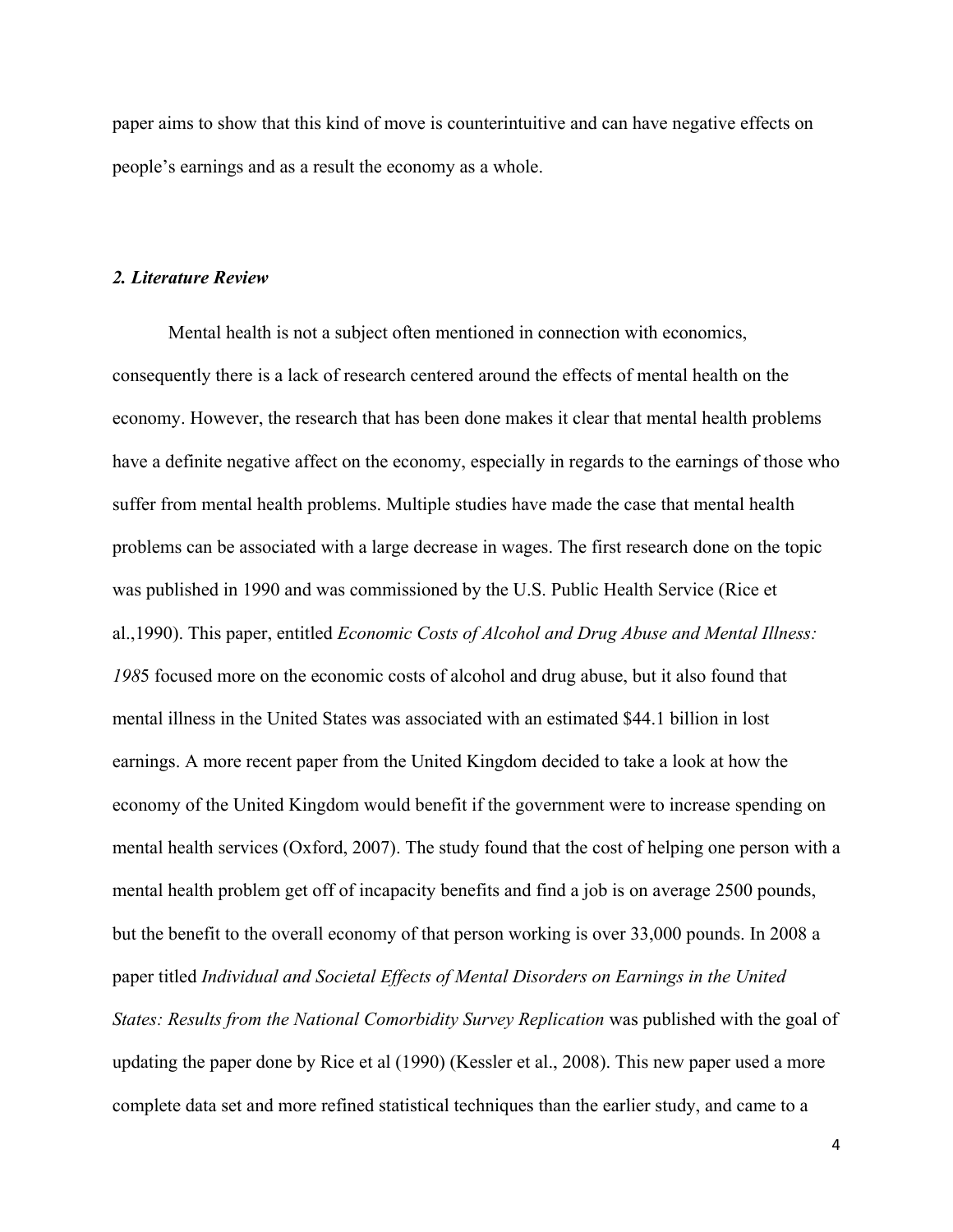similar but more substantial estimate. The authors estimated that the cost of the reduction in earnings associated with serious mental illness across the economy was around \$192 billion. This new study differed from the one published in 1990 in that it used a two-part regression model to better capture the effect of those who had a serious mental illness and no earnings. Along with the change in models, it also used the National Comorbidity Survey Replication data which was much more substantial than the data used in the earlier study. Although the two studies differ in exact techniques and data they both came to the same conclusion that serious mental illness can be associated with a significant loss in expected earnings. These two papers, along with the one from the United Kingdom agree that mental health is a significant issue within an economy.

This paper will build on the results obtained in the papers mentioned early, especially the results found by Kessler et al. (2008). However, it will differ in one major area from the papers mentioned before. All of the papers before looked at the effect of serious mental illness on the economy. The paper from the United Kingdom looked at mental health problems severe enough for the person to qualify for incapacity benefits. The paper by Rice et al. (1990) and the paper by Kessler et al. (2008) looked at serious mental illness defined as having, at any time during the past year, a diagnosable mental, behavioral, or emotional disorder that causes serious functional impairment that substantially interferes with or limits one or more major life activities. Serious mental illnesses were defined to include major depressive disorder, schizophrenia, bipolar disorder, and other mental disorders that cause serious impairment. Although very important to research, it is estimated that only 4.8% of people over the age of 18 in the U.S. are diagnosed with a serious mental illness (SAMHSA, 2016). On the other hand, 42.5 million Americans, or about one in five, suffer from some kind of mental illness every year (SAMSHA, 2016). This subset of people who are suffering with a mental illness, but not one categorized as 'serious' are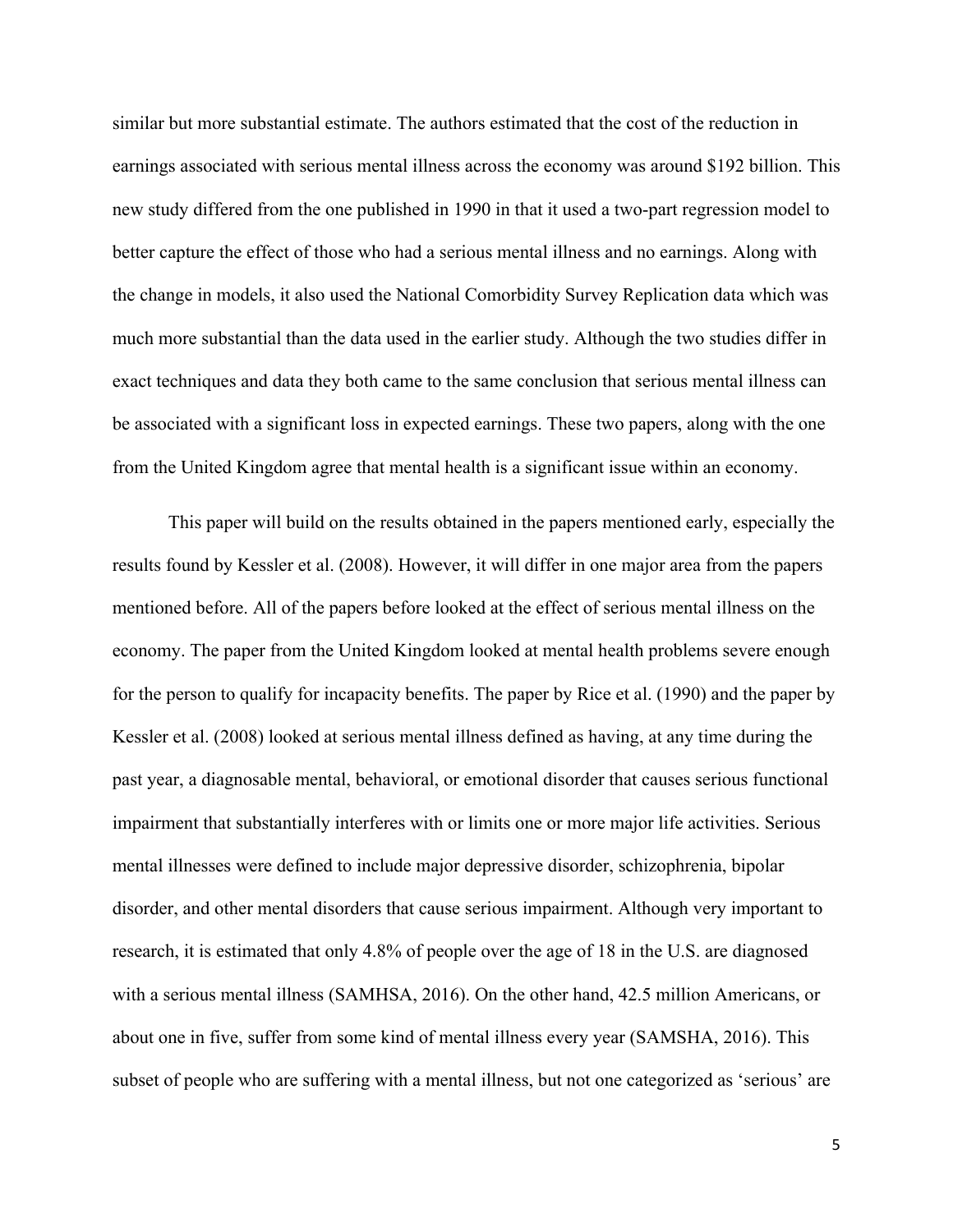often overlooked in terms of treatment and research. This paper will use similar techniques and data as Kessler et al. (2008), however it will look at the association between more common mental health problems, such as depression and anxiety, and expected earnings in the U.S.

#### *3. Data Description*

The data used in this paper comes from the National Comorbidity Survey of 2001-2002 which is a subset of the Collaborative Psychiatric Epidemiology Surveys from 2001-2003.

The National Comorbidity Survey of 2001-2002 is based on the survey of the same name done in 1990-1991. The National Comorbidity Survey is sponsored by Congress and its overarching goal is to survey psychiatric disorders within the United States. The questions from the survey serve to accrue data about the 'prevalence, risk factors, and consequences of psychiatric morbidity and comorbidity' (ICPSR, 2016).

This paper focuses specifically on data from the National Comorbidity Survey: Reinterview (NCS-2), which is a follow up interview with participants from the initial National Comorbidity Survey in 1990-1991.The goal of the survey was to accrue data on changes in the mental health of these participants over the ten or so years since the first survey. The survey consists of responses from over 5000 people who also participated in the survey from 1990- 1991.

Since the reinterview contains information on demographics such as age, gender, region of residence, etc., mental health history, including information on whether or not a participant has a various number of mental health problems, and personal income, it was the perfect data set to consult when trying to discern the effect mental health has on earnings.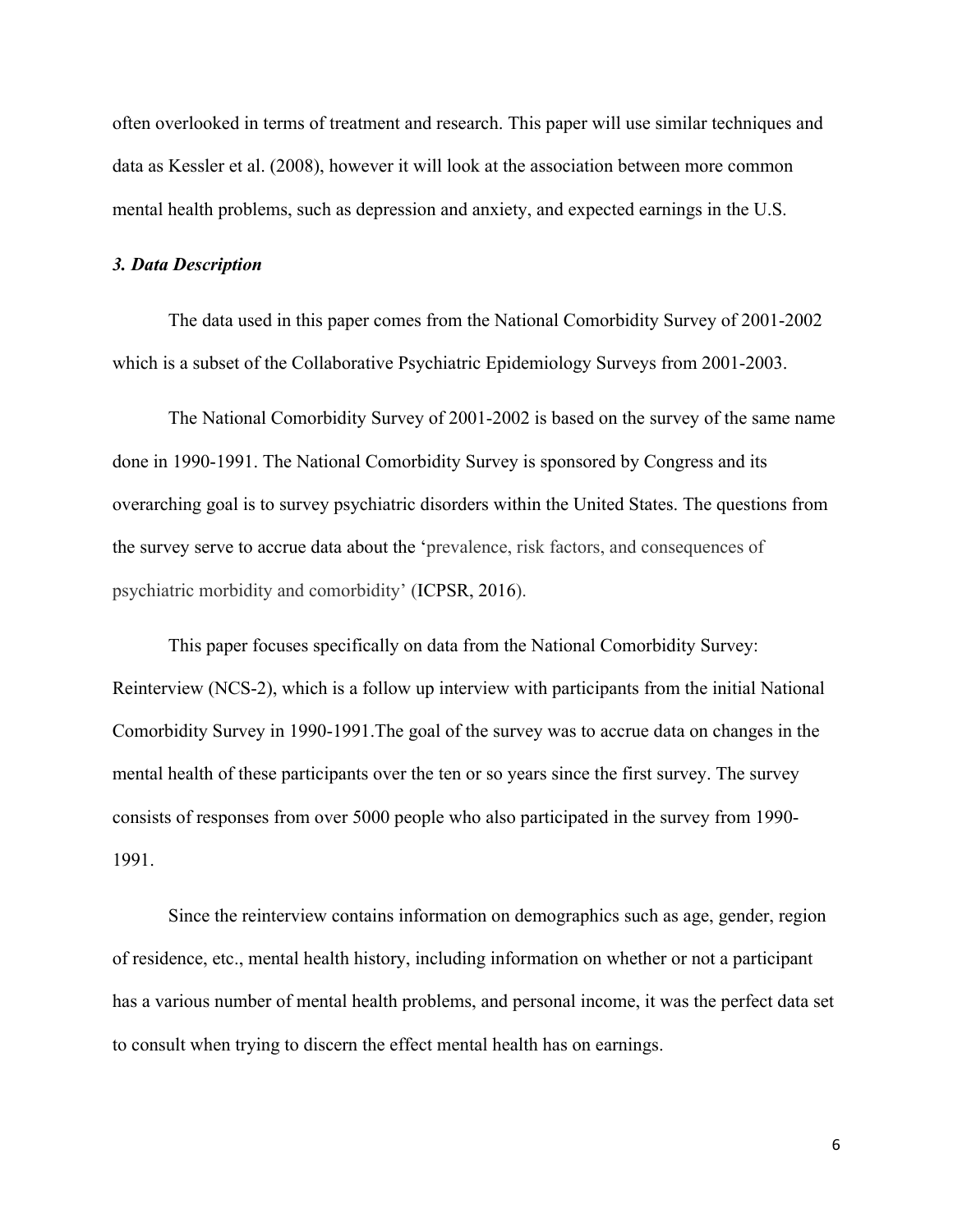The National Comorbidity Survey Replication (NCS-R) was also consulted during research.

Both surveys use the Diagnostic and Statistical Manual of Mental Disorders, Fourth Edition and the International Classification of Diseases for diagnostic criteria. However, the variables used in this paper only make use of the variables from the survey that used the DSM-IV as their diagnostic criteria.

Some changes to the data were made in order to ensure statistical techniques were able to be carried out correctly. The main change in the data has to do with the personal income over the past 12 months reported by the participants. Each participant was asked to report which bracket, from 36 possible, best reflected their income over the past year before taxes. In order to allow for a log linear model to run, these results have been changed to the middle of each bracket. For example, if someone reported that they earned between \$10,000 and \$10,999 then this has been changed to represent an income of \$10,500. Most of the brackets were only about \$1,000 large (like the one above) so this move is reasonable.

Another change made to the data before running a log linear model is that the income data, which will act as the dependent variable, was log transformed in order to help correct for a positive skew in the data. This is a common transformation done on income data in the United States.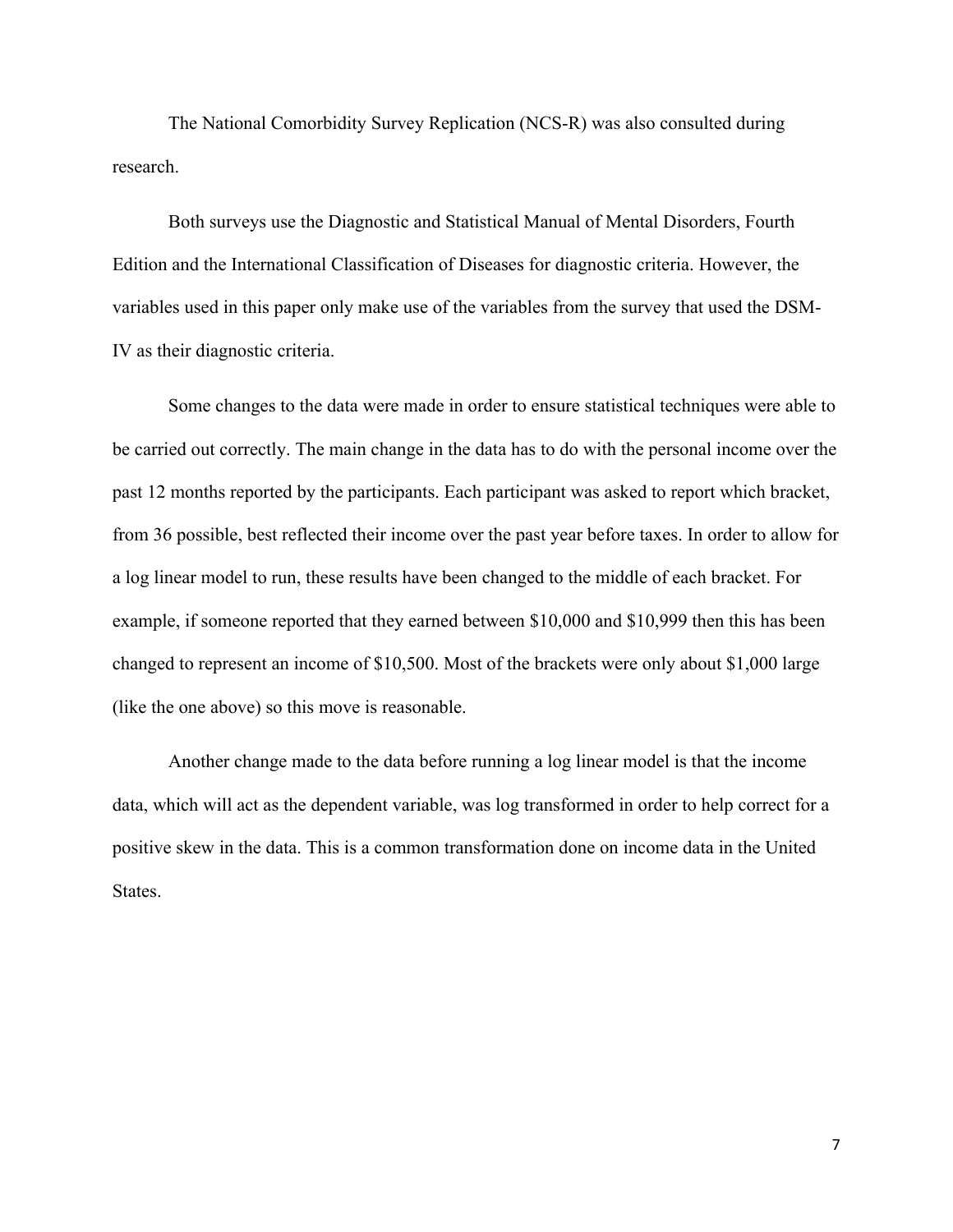#### *4. Economic Model*

A multiple regression model was used to measure the association between mental illness and income. To be more precise, a log linear model was used where the presence of a "common" mental illness, along with some control variables, was used to predict reported personal income over the past 12 months before taxes. The complete model is shown below in figure 1.

### **Figure 1: log linear regression model predicting ln(income)**

 $ln(income) = B_0 + B_1Age + B_2Sex + B_3Region + B_4Marital Status + B_5 Education$ *+ B6Common Mental Illness + B7Serious Mental Illness + error*

The control variables used in the regression model were age, sex, region of residence, marital status, education level, and the presence of a "serious" mental illness. All of these variables are known to be significantly associated with income, so they were included in order to avoid omitted variable bias. These are in line with control variables used in previous research on the association between mental health and income. Again, ln(income) was used in order to correct for a positive skew in the income data. The data was also cleaned to disregard cases where the participant indicated that they were retired or not looking for employment. This left us with a sample size of 3801 participants.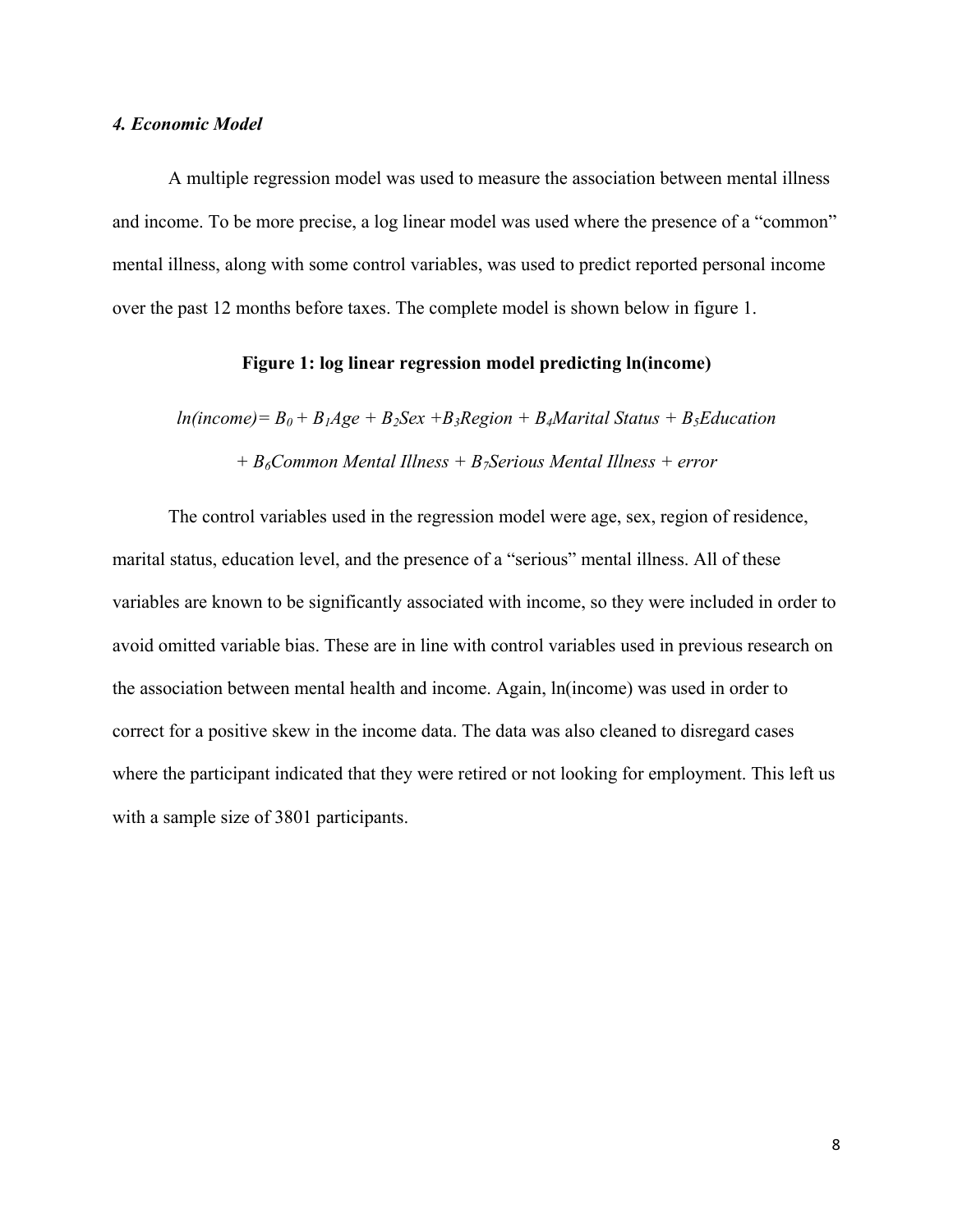The results from the analysis are shown below in figure 2.

| <b>Variable</b>                                                      | <b>Estimate</b> | <b>P-value</b> |
|----------------------------------------------------------------------|-----------------|----------------|
| Intercept                                                            | 10.66           | $<$ 2e-16 ***  |
| Age Squared                                                          | 0.00004691      | 4.34e-06 ***   |
| Gender (Male=1, Female=2)                                            | $-0.398$        | $< 2e-16$ ***  |
| Married                                                              | 0.07228         | $0.000136$ *** |
| 12 years of education                                                | 0.1575          | $1.80e-05$ *** |
| 13-15 years of education                                             | 0.3246          | $< 2e-16$ ***  |
| 16 or more years of education                                        | 0.6728          | $< 2e-16$ ***  |
| Midwest Region                                                       | $-0.07539$      | $0.004220$ **  |
| South Region                                                         | $-0.1074$       | $2.22e-05$ *** |
| West Region                                                          | $-0.003673$     | 0.894592       |
| Presence of a "common" mental illness (past 12 months) <sup>1</sup>  | $-0.0695$       | $0.000663$ *** |
| Presence of a "serious" mental illness (past 12 months) <sup>2</sup> | $-0.012$        | 0.769703       |

### **Figure 2: Regression Results**

These results show that when controlling for age, sex, marital status, region, education, and "serious" mental illness, the presence of a "common" mental illness is a significant predictor for income. After using exponentiation on the estimate of -.0695, we see that when controlling for age, sex, region, education, and "serious" mental illness the presence of a "common" mental illness is associated with a 6.71% reduction in predicted income. This is a substantial decrease in income associated with the presence of a "common" mental illness, and supports the theory that mental illness is associated with a reduction in earnings.

 $1$ Includes panic attacks, social phobia, specific phobia, agoraphobia without panic disorder, adult separation anxiety disorder, dysthymia, generalized anxiety disorder, hypomania, intermittent explosive disorder, mania, minor depressive disorder.

 $2$  Includes bipolar I disorder, bipolar II disorder, schizophrenia, major depression, and panic disorder.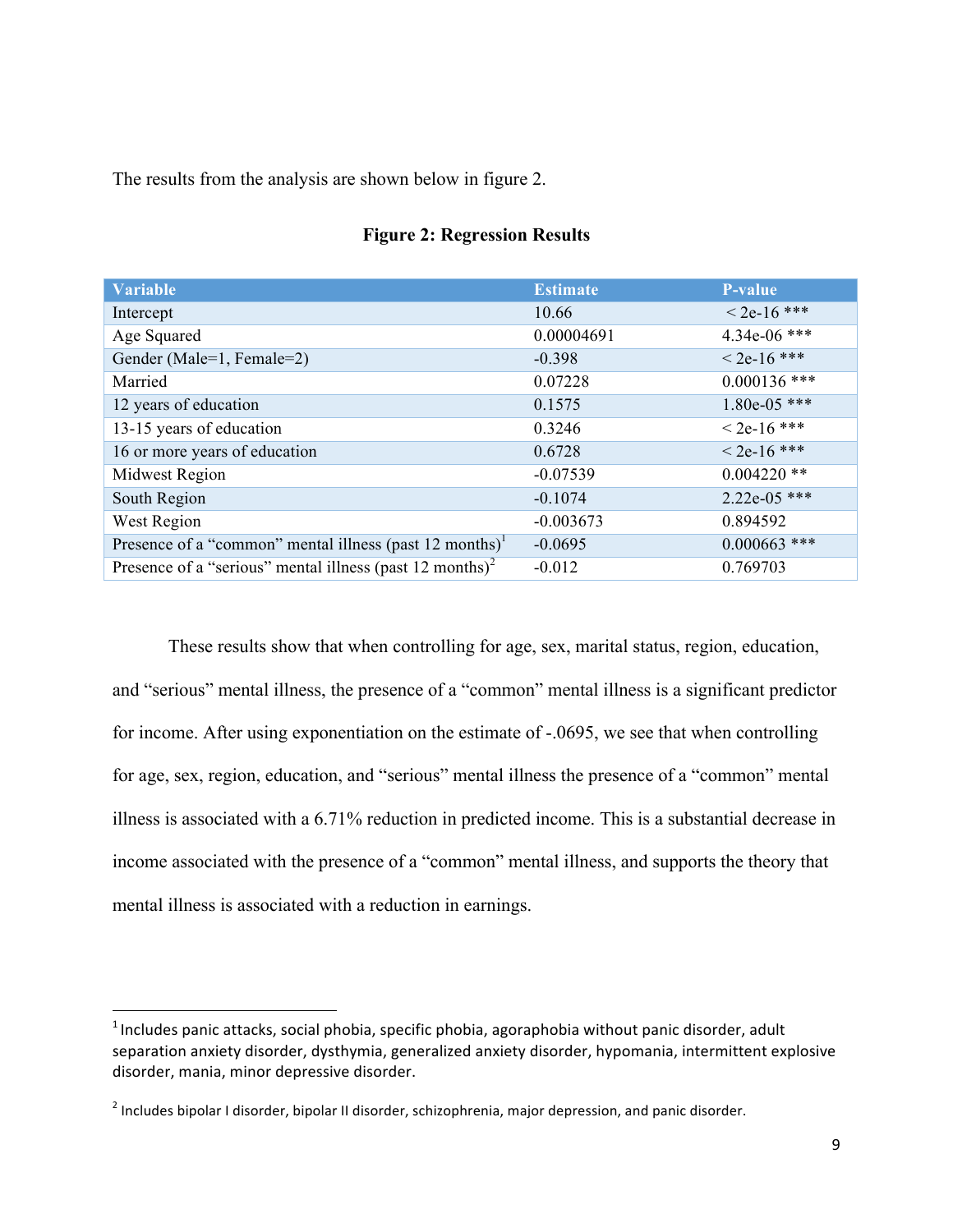In order to look at this association from a more concrete angle, the regression model was used to predict the income of those with a "common" mental illness in a scenario where a "common" mental illness was not present. Their income was predicted given their same demographics but without the presence of a "common" mental illness. The result from this prediction was then compared to their actual reported income. The results from this simulation showed an average increase of \$3,626 when the presence of a "common" mental illness was taken out.

This is in line with the results obtained in Kessler et al. (2008), as they found that 'serious mental illness' was associated with about a \$16,000 reduction in earnings. Kessler et al. (2008) was looking at 'serious mental illness' and made an adjustment to factor benefits into the earnings amount, so the difference seems reasonable. The lack of significance for the "serious" mental illness variable also makes sense. The model focused on workers in the current workforce, and it was documented in Kessler et al. (2008) that much of the impact of "serious" mental illness came from the fact that it is difficult for people with a "serious" mental illness to work at all.

The results from this model, along with the results from previous research make a strong case that there is a negative association between the presence of mental illness and expected income. While previous studies have already made clear the association between "serious" mental illness and income, the results from the log linear model above provide evidence that there is also a negative association between more common mental illnesses, such as minor depression and anxiety, and expected income.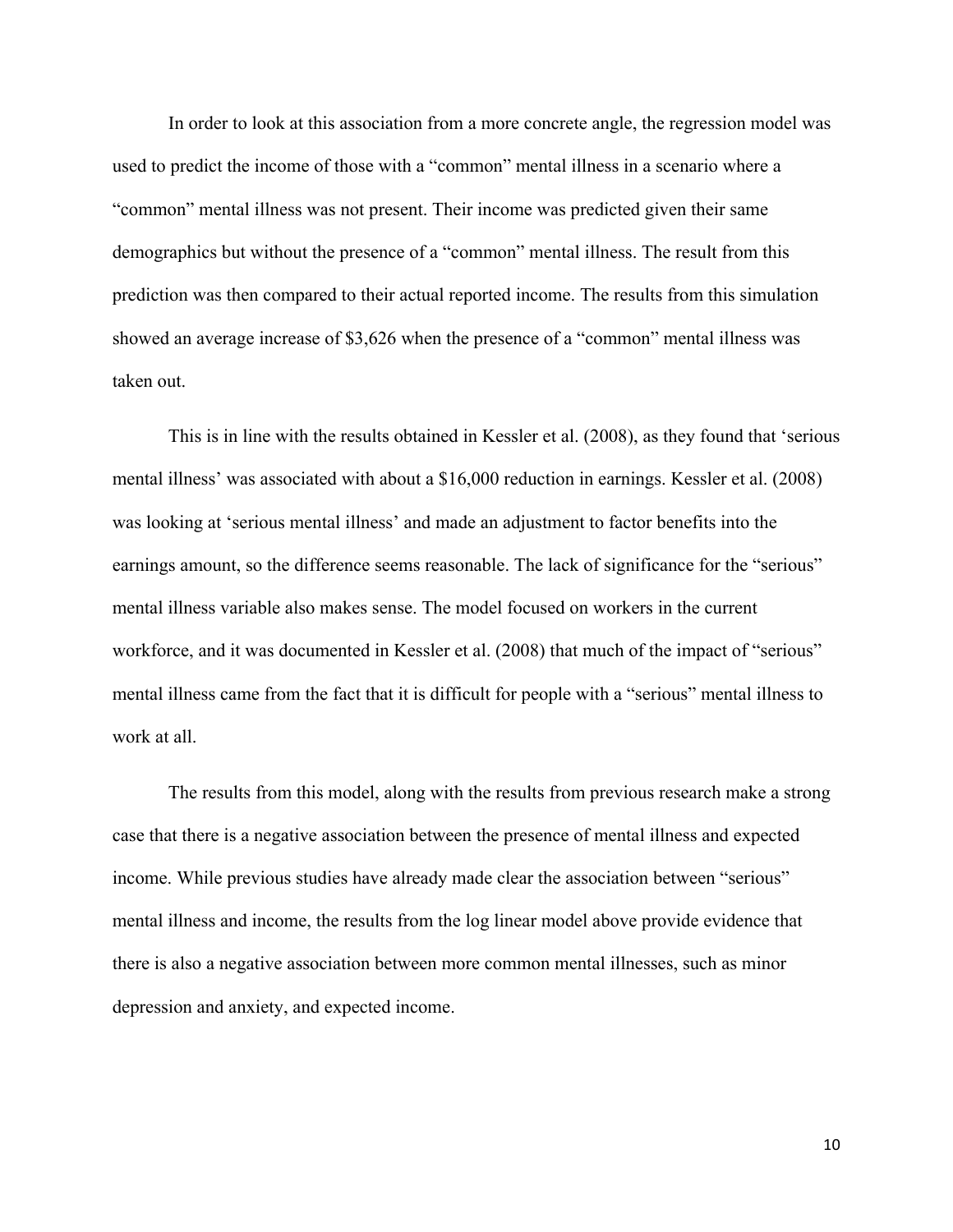### *5. Conclusion*

By combining the results of this paper with the results from previous papers it is clear that there is a negative association between mental illness and income. Earlier papers have detailed the association that "serious" mental illness has with income, and this paper has added to those results by finding that "common" mental illnesses also have a significant negative association with income. Hopefully, the results from this paper, and papers like it, can serve to better educate the public about the importance of mental health treatment. Also, results from these types of studies and papers should be referred to when governments are weighing whether or not to cut funding for mental health.

The results from this paper show a negative association between "common" mental illnesses and income. However, the results are not without their limitations. It is difficult to imply causation in any type of research, and this is especially true with the findings of this paper. When viewing the results of this paper it is important to remember that the association, and as a result any causation, can go both ways. With mental health topics it is very difficult to pinpoint the cause and the effect. With regards to this paper, "common" mental illnesses could very well lead to a reduction in income, but it is also true that a reduction in income could lead to mental health issues such as depression and anxiety.

Adding the results from this paper to the catalog of papers on mental illness and economics in no way completes the discussion. There are many more areas to be studied. One area that was not touched upon in this paper is the association between "common" mental illness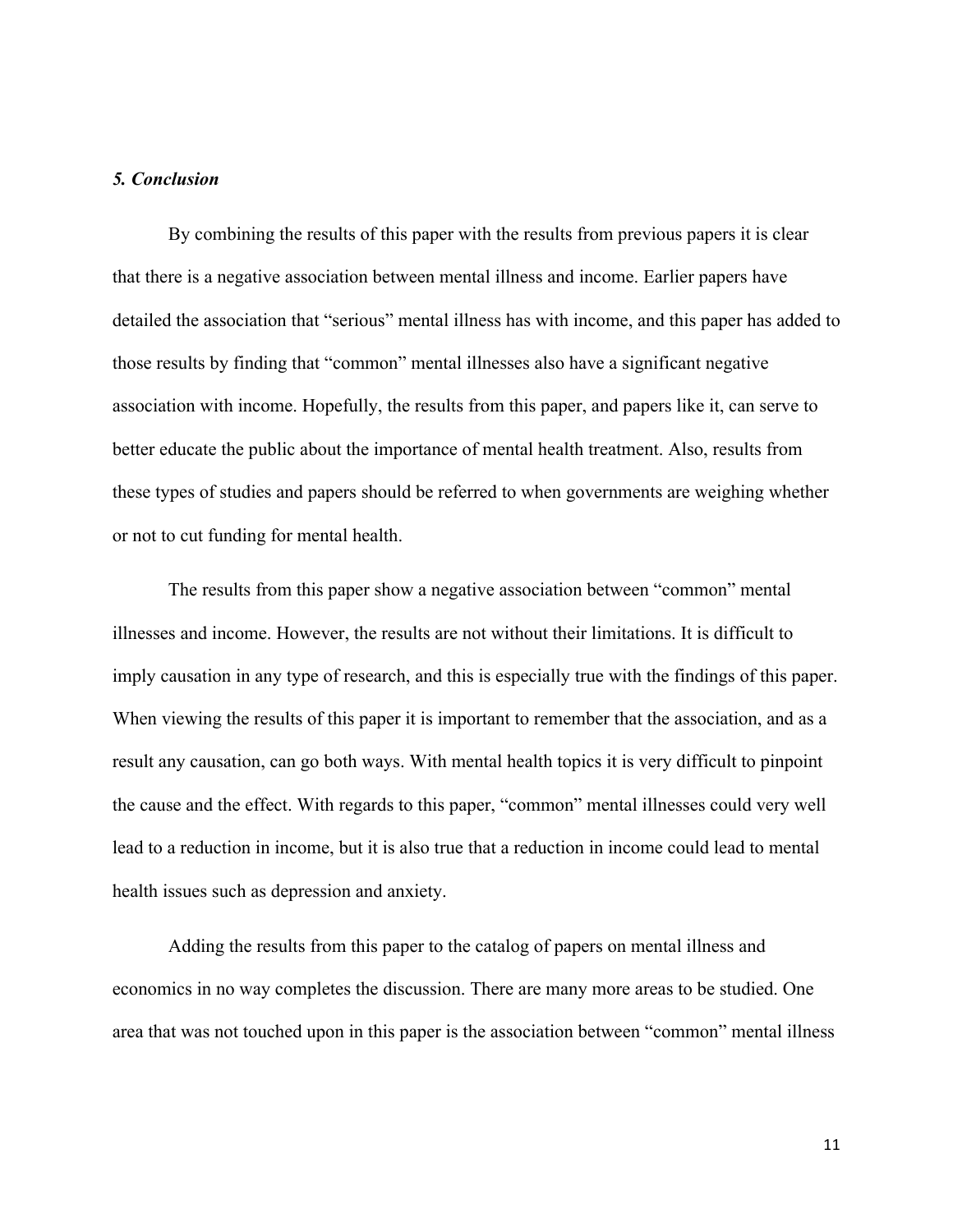and employment. This paper only dealt with people who considered themselves in the workforce, but mental illness could also play a large role in why some people are not in the workforce.

In closing, hopefully this paper can in some small way help add to the discussion about mental health in the United States.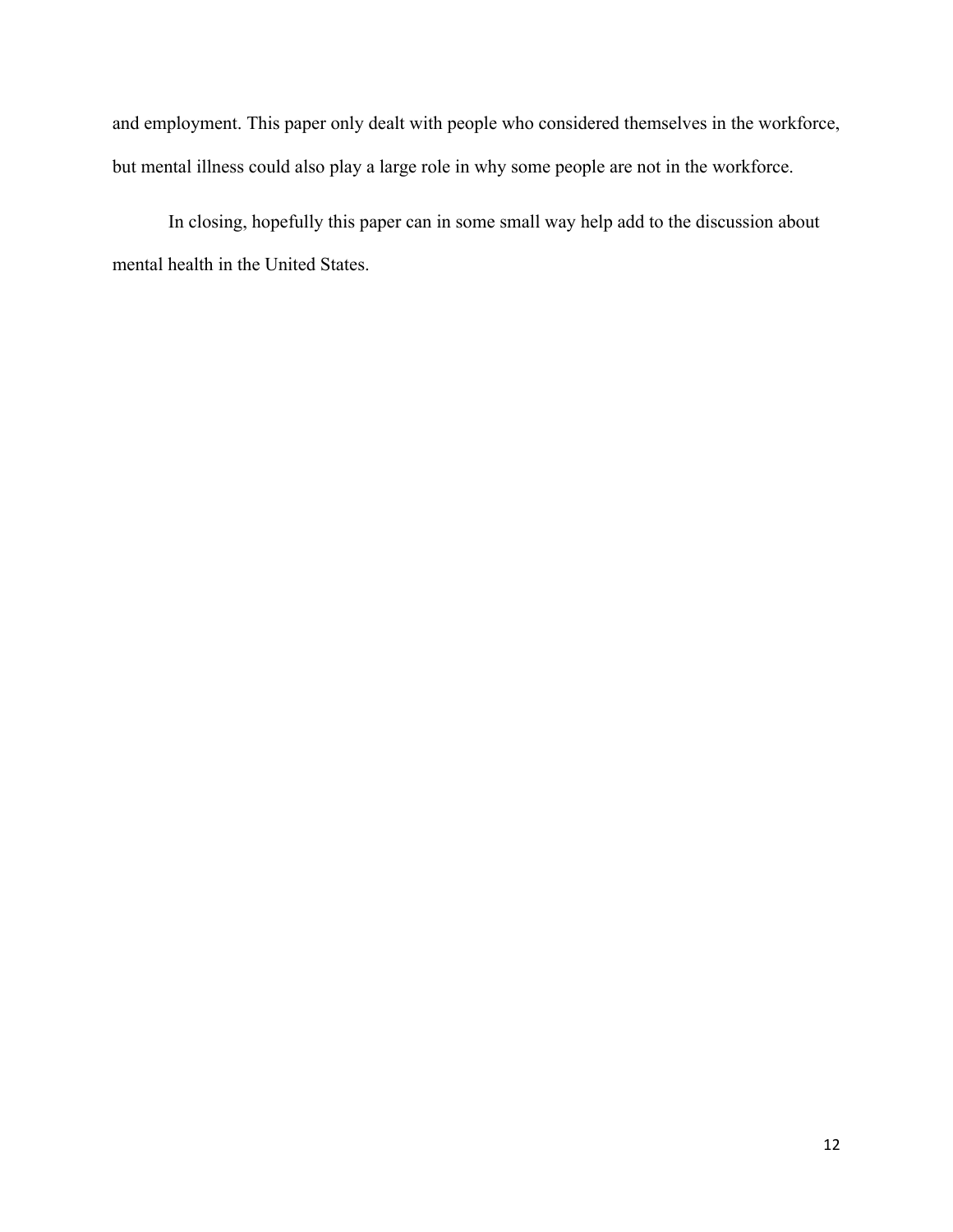### References

ICPSR. 2016. "Collaborative Psychiatric Epidemiology Surveys". *ICPSR*  http://www.icpsr.umich.edu/icpsrweb/ICPSR/studies/20240

Kessler, Ronald, Steven Heeringa, Matthew Lakoma, Maria Petukhova, Agnes Rupp, Michael Schoenbaum, Philip Wang, and Alan Zaslavasky. 2008. "Individual and Societal Effects of Mental Disorders on Earnings in the United States: Results From the National Comorbidity Survey Replication". *Am J Psychiatry 2008*; 165:703–711

NAMI. 2011. "State Mental Health Cuts: A National Crisis A report by the National Alliance on Mental Illness". *National Alliance on Mental Illness*

NCHS. 2014. "Health Expienditures". *National Center for Health Statistics*. http://www.cdc.gov/nchs/

Oxford Economics. 2007. "Mental Health and the UK Economy". *Oxford Economics*

Rice, Dorothy, Sander Kelman, Leonard S. Miller, and Sarah Dunmeyer. 1990. "Economic Costs of Alcohol and Drug Abuse and Mental Illness: 1985". *Washington, DC, US Department of Health and Human Services*

SAMHSA. 2016. "Mental and Substance Use Disorders." *SAMSHA*. http://www.samhsa.gov/disorders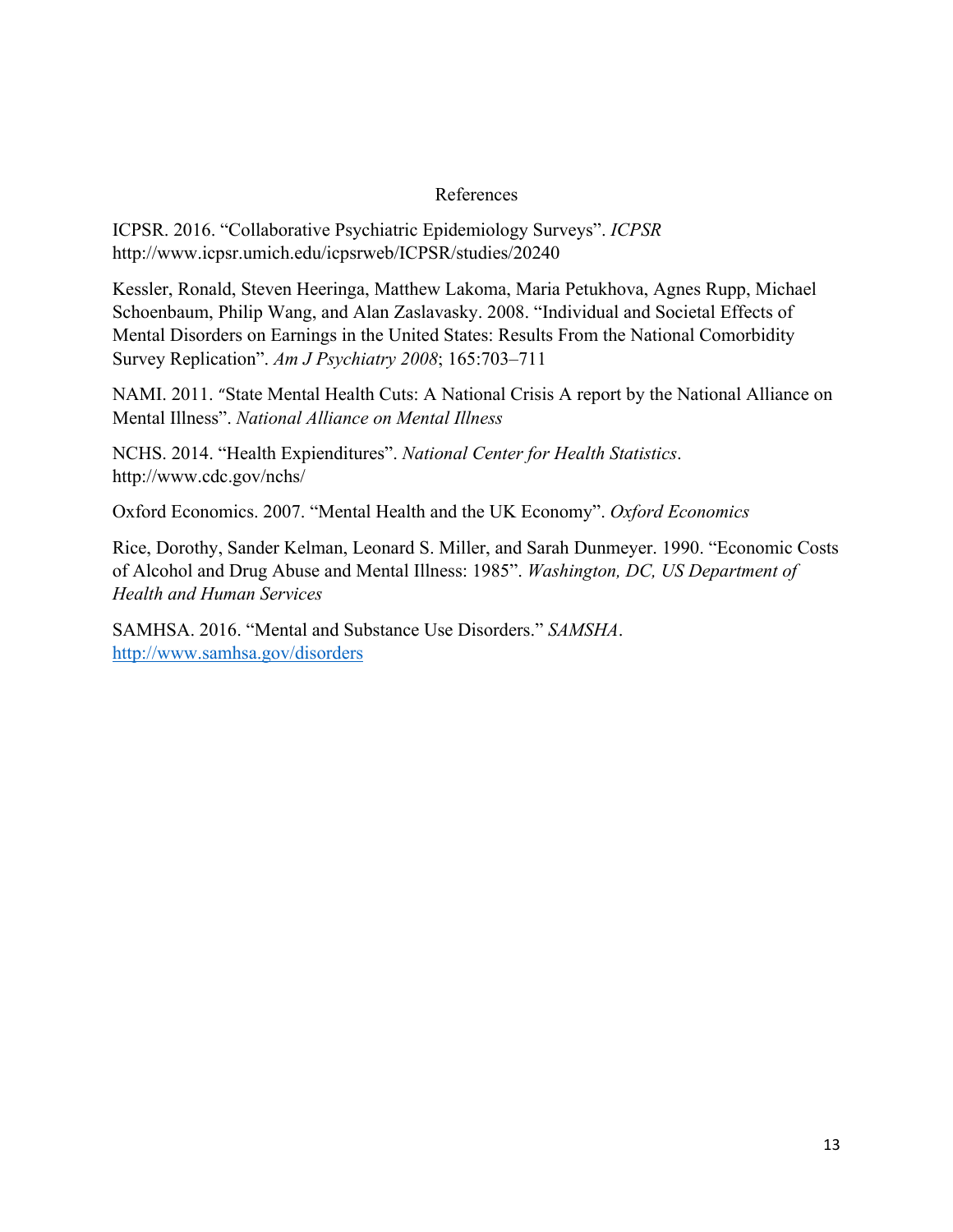# Appendix:

# Table 1: *Variable Frequency Information*

| <b>Total Sample Size</b> |       |            |
|--------------------------|-------|------------|
| 3801                     |       |            |
|                          |       | Percent of |
|                          | Total | Sample     |
| <b>Mental Illness</b>    |       |            |
| "Common Mental           |       |            |
| Illness"                 | 1188  | 31.25%     |
| "Serious Mental Illness" | 211   | 5.55%      |
|                          |       |            |
| <b>Control Variables</b> |       |            |
| Average Age              | 43    |            |
| Male                     | 1990  | 52.35%     |
| Female                   | 1811  | 47.65%     |
| Northeast Region         | 716   | 18.84%     |
| <b>Midwest Region</b>    | 1015  | 26.70%     |
| South Region             | 1259  | 33.12%     |
| <b>West Region</b>       | 811   | 21.34%     |
| 0-11 Years of Education  | 280   | 7.37%      |
| 12 Years of Education    | 1022  | 26.89%     |
| 13-15 Years of Education | 1168  | 30.73%     |
| 16+ Years of Education   | 1331  | 35.02%     |
| Married?                 | 2596  | 68.30%     |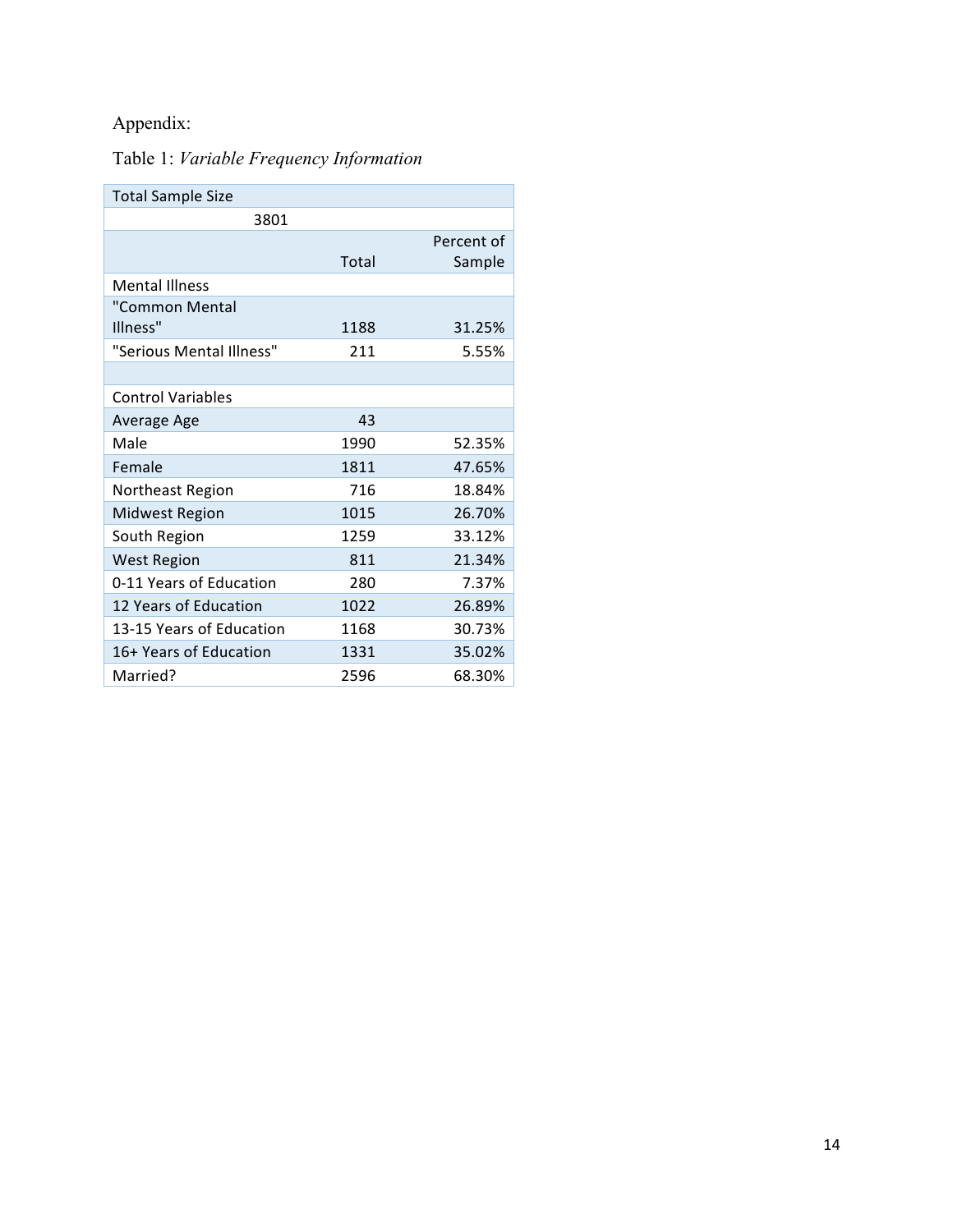# Histogram 1: *Income*



# **Histogram of Income Variable**